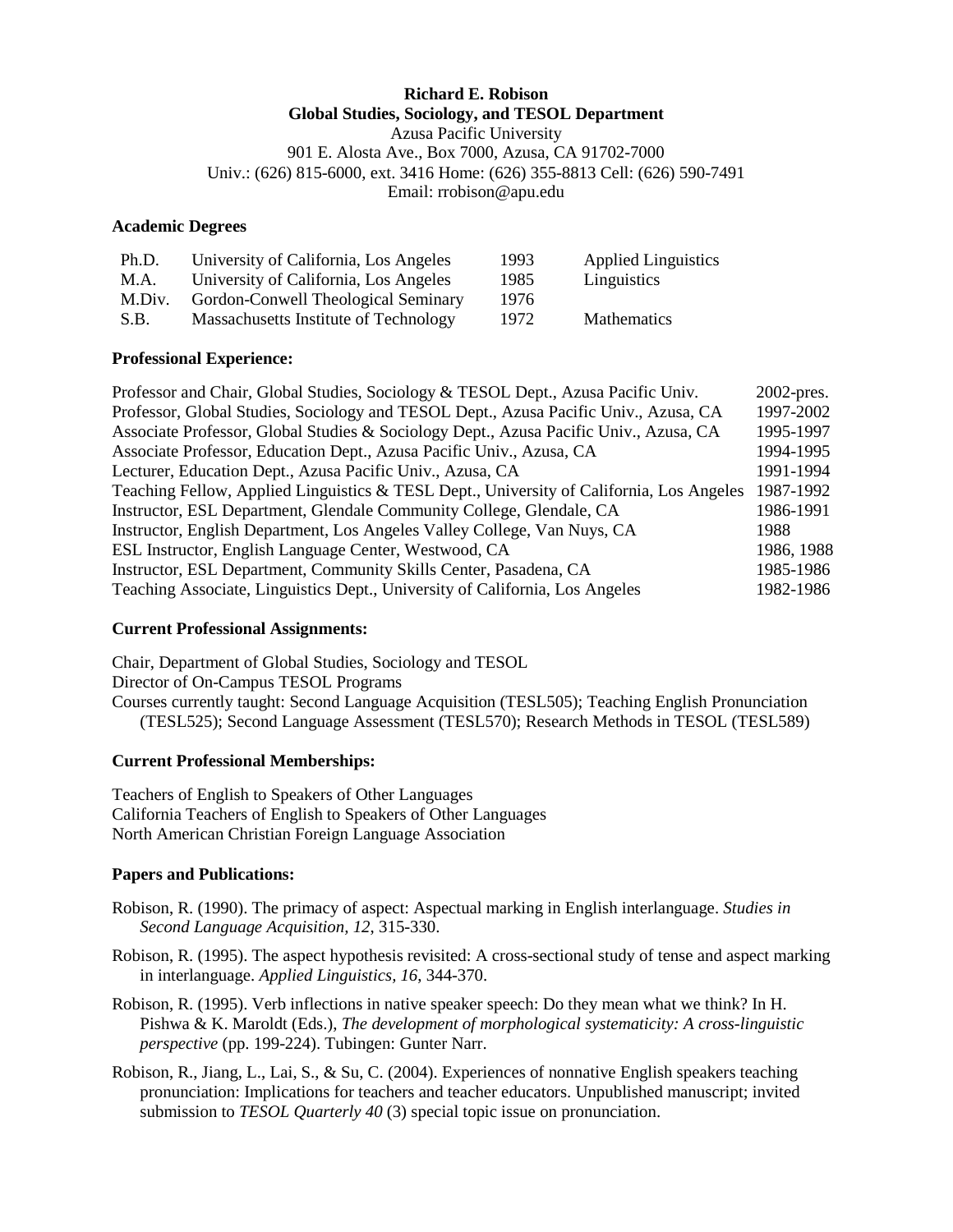- Robison, R. (2006). Truthfulness in English teaching: Reflections of a teacher trainer at a Christian university. *CETC Newsletter, 10* (3).
- Robison, R. (2009). Truth in teaching English. In M. Wong & S. Canagarajah (Eds.), *Christian and critical English language educators in dialogue: Pedagogical and ethical dilemmas* (pp. 278-287). New York, NY: Routledge.
- Robison, R. (2011). Language from a Christian perspective reconsidered. *Journal of Christianity and Foreign Languages, 12,* 10-28.

#### **Presentations:**

- *The primacy of aspect*. Paper presented at the Second Language Research Forum, University of California, Los Angeles, February 1989.
- *A cross-sectional study of aspect in interlanguage*. Paper presented at the American Association for Applied Linguistics Annual Conference, Baltimore, Maryland, March 5-8, 1994.
- *Verb inflections in native speaker speech: Do they mean what we think?* Paper presented at the Second Language Research Forum, Montreal, Canada, October 6-9, 1994.
- *The function of interlanguage inflections: Discourse or aspect markers?* Paper presented at the American Association for Applied Linguistics Annual Conference, Long Beach, California, March 25-28, 1995.
- *Speech/pronunciation journals for graduate ESL students.* Paper presented at the 36<sup>th</sup> Annual TESOL Convention, Salt Lake City, Utah, April 12, 2002.
- Putting audio pronunciation journals to work. Paper presented at the 37<sup>th</sup> Annual TESOL Convention, Baltimore, Maryland, March 27, 2003.
- *Nurturing autonomous pronunciation practice with reflective journals.* Paper presented at the 34<sup>th</sup> Annual CATESOL Conference, Pasadena, California, April 12, 2003.
- *Forming a Christian response to Pennycook & Edge.* Panel participant at the Christians in English Language Teaching Conference, Long Beach, California, March 30, 2004.
- *Nonnative English speakers teaching pronunciation*. Panel presentation at the 38<sup>th</sup> Annual TESOL Convention, Long Beach, California, April 1, 2004.
- *Respecting religious differences in ESL classrooms.* Colloquium presentation at the 39<sup>th</sup> Annual TESOL Convention, San Antonio, Texas, March 30, 2005.
- *Professional integrity and the Christian ELT leader.* Colloquium presentation at the 40<sup>th</sup> Annual TESOL Convention, Tampa, Florida, March 16, 2006.
- *Truthfulness in English teaching: Reflections of a teacher trainer at a Christian university.* Paper presented at the Christians in English Language Teaching Conference, San Francisco, April 7, 2006.
- *Spiritual dimensions and dilemmas of English language teaching.* Panel presentation at the 41st Annual TESOL Convention, Seattle, Washington, March 23, 2007.
- *[The relevance of teacher religious beliefs on identity formation among EFL teachers in Thailand, China,](http://clear.msu.edu/tripleal/scripts/viewproposal.php?_ID=3122)  [Vietnam, South Korea, and Taiwan.](http://clear.msu.edu/tripleal/scripts/viewproposal.php?_ID=3122)* Joint presentation with Mary Wong at the AAAL Annual Conference, Denver, Colorado, March 21, 2009.
- *Forming teacher identity: Tracking MA/TESOL alum teaching in Asia.* Joint presentation with Mary Wong at the 43rd Annual TESOL Convention, Denver, Colorado, March 26, 2009.
- *Identity, faith, and practice in English language teaching.* Colloquium presentation at the 43<sup>rd</sup> Annual TESOL Convention, Denver, Colorado, March 26, 2009
- *Toward a Christian view of language learning: Evidence for intelligent design?* Paper presented at the Christians English Language Educators Association Conference, Boston, March 24, 2010.